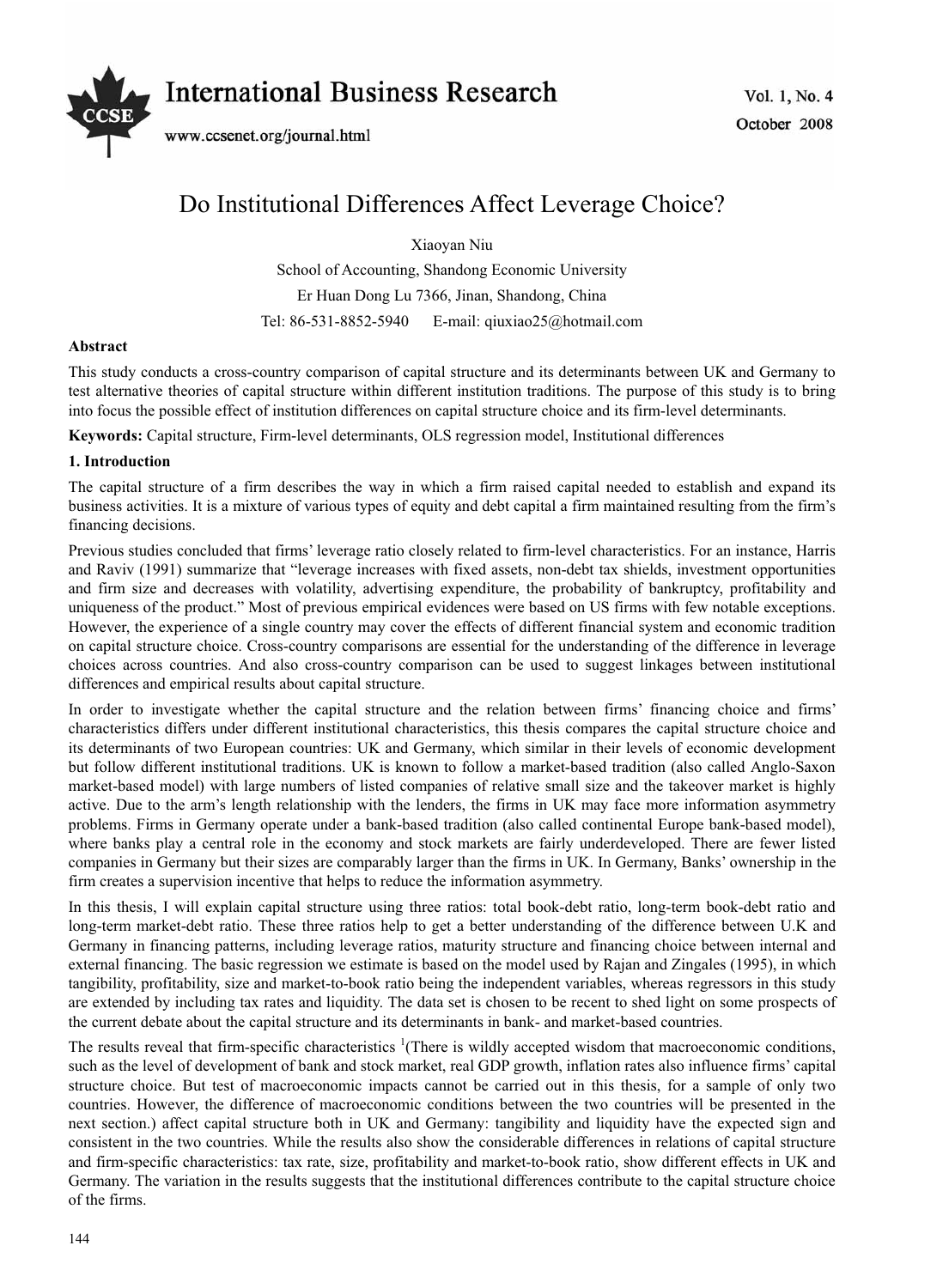The rest of the thesis is organized as follows: Section 2 makes a comparison of some major institutional differences between UK and Germany. Section 3 discusses the data collecting process and regression model used in this thesis. Empirical results and interpretation is also presented in this part 4. Section 5 concludes the paper.

# **2. Institutional differences between UK and Germany**

UK and Germany are classified as market-based and bank-based financial system based on the size or power of banking sector. However, this is just one important aspect of the institutional differences between the two countries. They also differ in legal system, patterns of corporate governance etc. Here I'll review some major institutional differences between UK and Germany and their potential influences on capital structure choice.

## *2.1 Bankruptcy law*

UK and Germany follow different legal system: UK is common law while Germany follows a civil law tradition. There is a typical claim that common law provides better protection to investors than civil law does (See for example, Watson (1974)). In this subsection, a comparison of legal system will be presented, mainly focusing on the differences in bankruptcy law.

As Harris and Raviv (1992) suggest, bankruptcy law should be regarded as an integral aspect of a debt contract. There are a number of important effects of bankruptcy law: first, its strict enforcement of creditor rights enhances ex ante contractibility; second, it gives creditors the rights to punish managers in financial distress, thus inducing strong incentives for managers to stay clear of it; finally, strict enforcement reduces the costly and long drawn out that haggling between claimholders that ensues when there is a possibility that the original contract my be violated. (Rajan and Zingales (1995))

## Insert Table 1 here

The bankruptcy law of the two countries differs considerably. Table 1 presents a brief summary of the principal bankruptcy procedure in the UK and Germany. The LLSV (La Porta, Lopez-de-Silance, Shleifer and Vishny) creditor-rights score is 3 for Germany and 4 for the UK, which indicates that British bankruptcy law provides better protection to creditors than German bankruptcy law does.

By contrast, UK bankruptcy law is more efficient in creditor rights protection than its Germany counterpart. The difference in legal system efficiency may be reflected in firms' capital structure choice, especially debt maturity structure. When the legal system is inefficient, short-term debt is more likely to be employed than long-term debt. Diamond (1991) argues that, short-term financing may reduce the expropriation of creditors by borrowers. As the short-term debt allows the creditors to review the firm's decision frequently and vary the terms of financing before sufficient losses have accumulated to make default by the borrowers. Hence, we would expect an inverse relationship between the inefficiency of a country's legal system and the use of long-term debt.

## *2.2 Market-based vs. Bank-based system*

Is there systematic difference between the level of leverage in bank-based countries and market-based countries? It seems that no clear conclusion has been reached yet. Rajan and Zingales (1995) compare the aggregate leverage ratios across G-7 countries and found that contrary to the previous thought that firms in bank-based countries will have more debt than firms in market-based countries, firm leverage is fairly similar across the G-7 countries. Hence, they argue that the classification of bank-based and market-based economy is reflected more in the banks power and stock markets development than in the amount of debt. In this subsection, we will compare the power of bank and stock-market development between UK and Germany, and their possible influences on capital structure choice.

In a bank-based financial system, banks play a leading role in allocating financial resources, oversee the investment decisions of corporate managers and provide risk management vehicles. The stock markets are highly underdeveloped and used by a few firms and individuals. As the banking sector is controlled under a few large banks, there will be low competition.

While in a market-based financial system, securities markets share centre stage with banks in terms of getting society's savings to firms, exerting corporate control, and easing risk management. Banks play the role of lenders' last resort in a market-based system.

## Insert Table 2 here

The ratio of domestic credit provided by the banking sector to the gross domestic product (GDP) is a measure of the development of banking sector. Table 2 shows that, the ratio of domestic credit over GDP is nearly the same for UK and Germany (both are around 145%). Daimond (1984) argues that intermediaries, such as banks, have economics of scale in obtaining information. They may also have greater incentives to use collected information to discipline borrowers than small investors subject to free-rider problem. Hence, a developed banking sector will facilitate access to external financing. In Germany, large bank and inter-corporate shareholdings are widespread. Companies raise most of their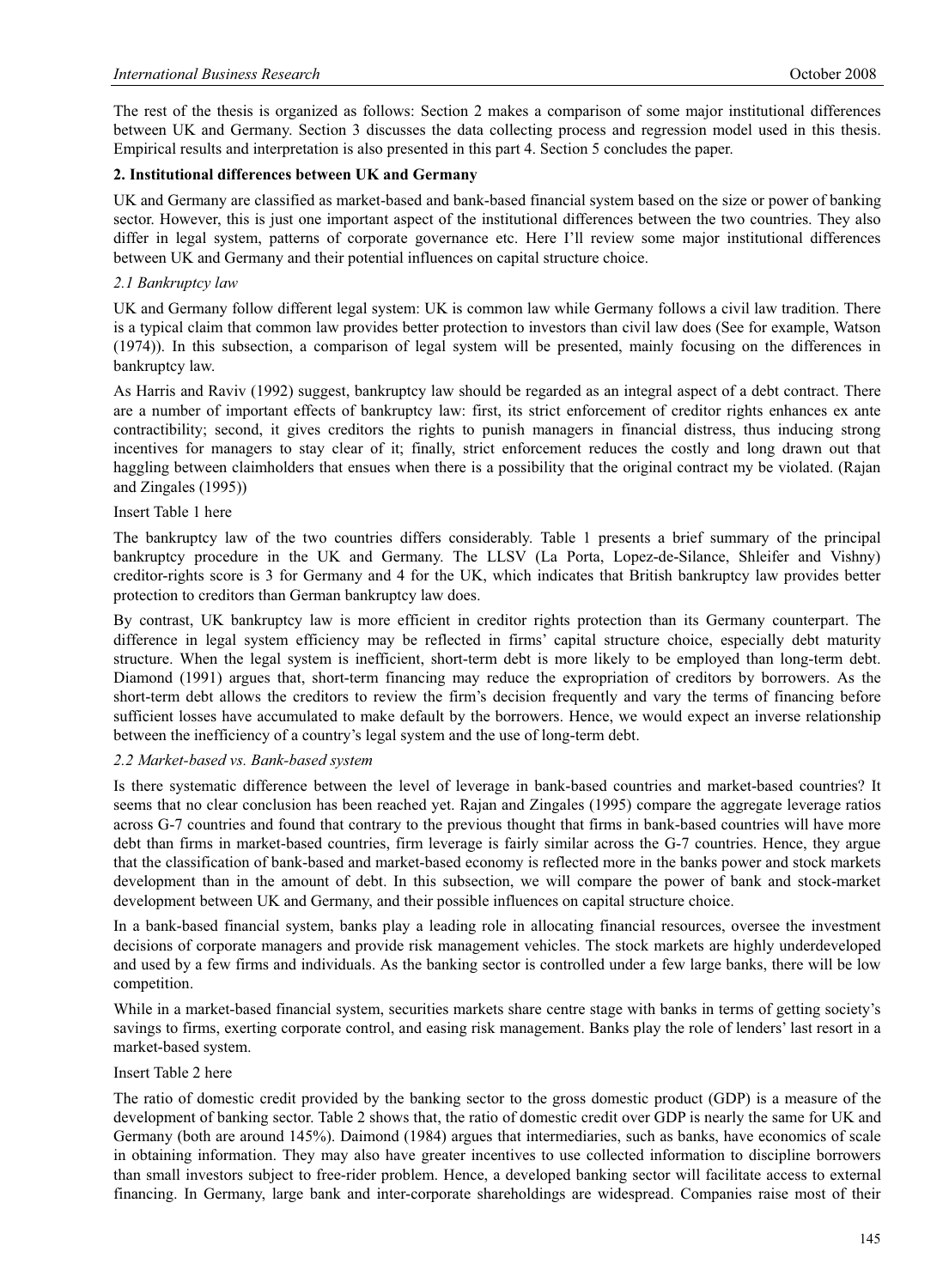external finance from banks that have close relationships with them. While it is not the case for UK, the evolution in the UK of a banking sector that lacks integration with industrial strategy at either the macro or micro level, leads to a high level of dependence of UK firms on equity markets to finance expansion. (Hutton(1996); Charkham (1994)). So we expect that German firms will issue more debt than British firms on average.

Market capitalization ratio is used to measure the size of stock markets. The activity or liquidity of stock markets is approximated by the ratio of stock value traded over GDP. Compared with Germany, the stock market in UK is apparently larger in size and more active. The stock market capitalization and liquidity ratio of UK are 119% and 174%, while in Germany, the ratios are only 35% and 62%.

## *2.3 Ownership and Control*

Another important institution difference between UK a Germany is the level of ownership concentration and the working of the market for corporate control. Due to the lack of adequate data, here we briefly describe the differences in terms of ownership and control and discuss their potential implications afterwards.

In Germany, corporate ownership is highly concentrated in the hands of a relatively small number of blockholders. These usually consist of banks, family owners and other companies that are bound in networks of cross-shareholdings. Together they account for over two thirds of German share ownership (Lanno(1999)). In Germany, firms usually operate a two-tier board system, made up of a management board and a supervisory board. The blokholders exercise close control over the firms they invest, usually through board representation and the exercise of majority voting rights. Banks play an important role in industrial finance and this important role is often matched by the influence they exercise through board representation and voting rights derived from their ownership of shares and also by acting as proxies for small shareholders. As a consequence of concentrated ownership and underdeveloped stock market, hostile acquisitions are rarely heard.

In the UK, share ownership is widely dispersed among a large number of investors, especially institutional investors, and firms operate under a one-tier supervisory board (board of directors). Lanno(1999) investigates that institutional investors account for over two thirds of corporate ownership. Although on aggregate level, institutions hold a large fraction of total share of UK firms. Single investor shareholdings in a company usually amount to no more than a few percent, often much less. Holdings of more than 10 per cent are rare and are generally accounted for by small family-controlled firms or those with a significant state interest (Vitols et al (1997)). The large dispersed ownership structure may result in the divergent interest between principle and agent. As La Porta et al(2000) point out, minority investors who, due to collective action problems and easy exit opportunities, are unable or unwilling to exercise direct control, will not invest unless their interests are adequately protected from rent seeking managers. Consequently, UK financial market regulation and legal system have developed to reconcile the contradict interests between principle and agent that arise with dispersed ownership. Apart from these regulation devices, the existence of an active takeover market provides an external mechanism of corporate control. Manne(1965) argues that, a well functioning market for corporate control may deter managers from running the firm below its performance potential since that would make the firm vulnerable to takeover. Compared with Germany, UK is characterized by a more active market for corporate control, i.e., there exist a much higher numbers of mergers and hostile takeovers. Hence we expect that a more active market for corporate control to provide stronger incentives for high firm performance.

# **3. Data collecting and empirical model**

# *3.1 Proxies of firm-level capital structure determinants and theoretical predicted signs.*

Previous studies have shown that a number of factors affect firm's capital structure choice, such as tangibility, tax, size, profitability, growth opportunities and volatility etc. In their distinguished works, Harris and Raviv (1991) summarize that "leverage increases with fixed assets, non-debt tax shields, investment opportunities and firm size and decreases with volatility of earnings, advertising expenditure, the probability of bankruptcy, profitability and uniqueness of the product." However, the relationship between the factors and capital structure is not consistent. The empirical results vary, and sometimes contradict in many studies. Moreover, comparisons of capital structure across countries reveal that institutional differences may affect the cross-sectional relation between leverage and factors. In the next sub-section, we will present the proxies used in this thesis to test the determinants of corporate leverage choice in U.K and Germany, the two countries that are homogeneous in their level of economic development but follow different institutional traditions.I summarize the firm-level determinants of capital structure, definitions and theoretical predicted signs in Table 3.

## Insert Table 3 here

## *3.2 Data description and sample selection*

The data set were derived from Compustat Global. It contains historic data up to 12 years for more than 65 countries around the world, including income statement, balance sheets and market data. By standardizing the reporting methods, meaningful financial comparisons can be made among publicly traded companies. For the purpose of this thesis, we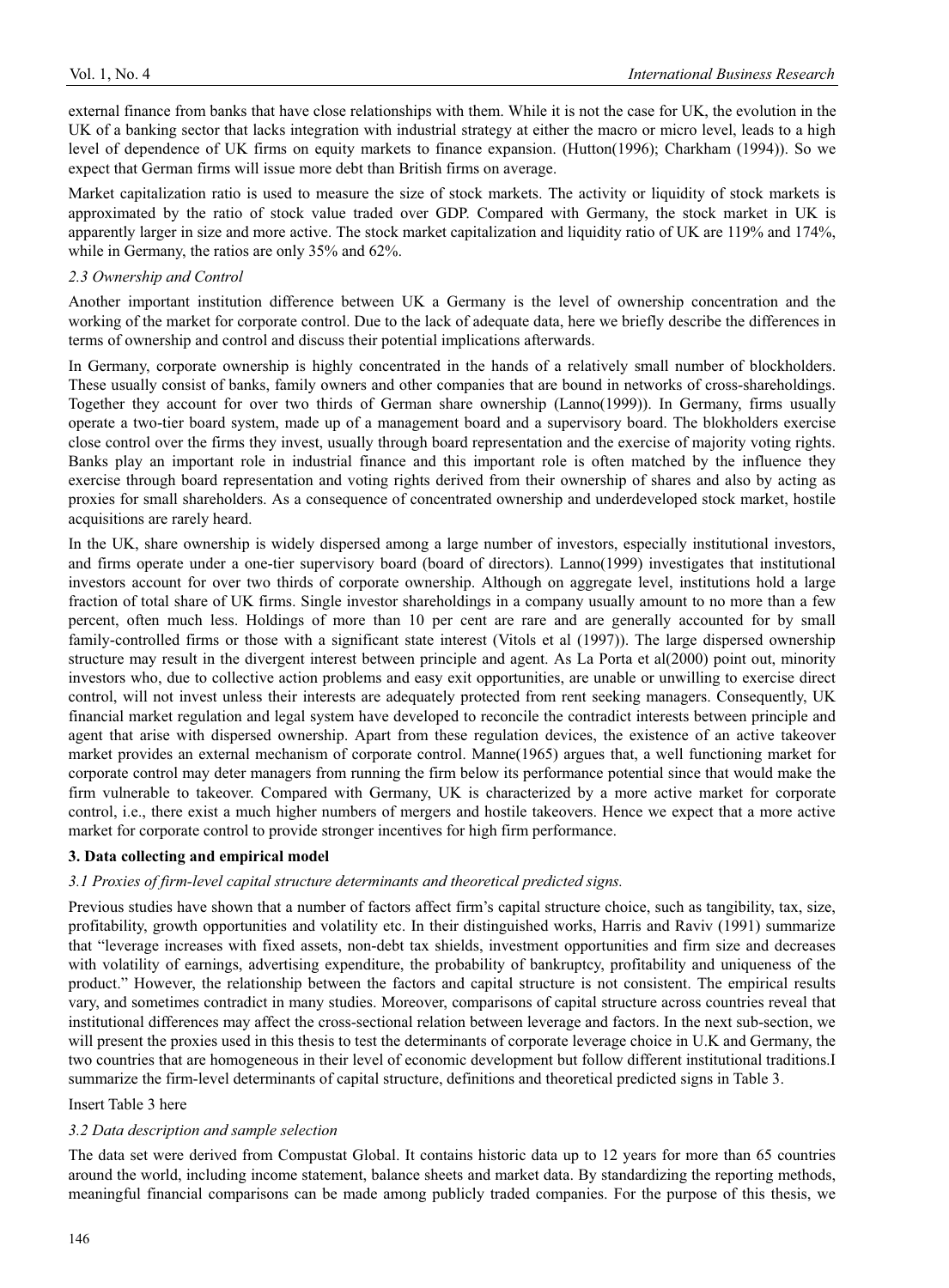utilize this database to obtain variables for all non-financial firms in U.K and Germany from 2003 to 2005. Financial firms such as banks and insurance companies were eliminated from the sample because the non-comparable of balance sheet with non-financial companies. The study period was chosen to be recent to gain an insight of current aspects of capital structure of the two countries. The firms' data extracted from Compustat to compute necessary proxies include total debt, long-term debt, total assets, current assets, current liabilities, market value of equity, book value of equity, property plant and equipment total net (PPENT), total sales, tax rates, and return on assets. The original samples for U.K and Germany are 844 and 619 firms respectively. Because all the regressors are averaged through three years, so the firms lacking data on the required variables in the consecutive period 2003-2005 are eliminated from the database by Eviews. The firms with either the total debt ratio or long-term debt ratio exceed 100% or containing a negative market to book ratio are removed from the data set. Since these data are obviously resulted from typographical errors. This filtration criterion helps to reduce the potential bias. The final data set contains 525 and 218 firms for UK and Germany respectively.

#### *3.3 Dependent and Independent Variables*

#### 3.3.1 Dependent Variables

This thesis employs three measures of leverage: total book-debt ratio (TD), long-term book-debt ratio (LD) and long-term market-debt ratio (MLD)<sup>4</sup>(Because of the data limitation, here book value of debt is used instead of market value of debt. As Bowman (1980) demonstrated that the cross-sectional correlation between the book value and market value of debt is very large, so the misspecification due to using book value measures is probably fairly small.) The precise definitions are presented in Appendix A. Here I use total book-debt ratio (TD) as the main measure of leverage and the other two measures are employed for robustness checks. The preference for total debt ratio above long-term debt ratio is derived by the nature that total debt ratio represents the debt capacity of a firm. When a firm wants to obtain more debt, the creditors will not only focus on how much the firm's long-term debt is, but also take into account the portion of short-term debt. The choice for a book value measure of leverage above a market value measure mainly has two reasons. First, a market value measure may induce spurious correlation. This is especially relevant for the market-to-book ratio. Even without a causal relationship between the market-to-book ratio and the market-debt ratio, a negative relationship will be measured <sup>5</sup>. (Titman and Wessels (1988) argue that, assume all firms have the same debt ratio in book values. The cross-section variation in market value debt ratio will be fully determined by the difference between the book and market value of the firms.)A second reason of using book-debt ratio may stem from the fact that market values are too volatile too be used as a measure. Many studies such as Toy et al. (1974) show that financial executives consider capital structure choice in book value rather than market value terms.

#### 3.3.2 Independent Variables

I use seven independent variables as proxies of firm-level capital structure determinants. The seven independent variables are: tangibility, size, tax rate, profitability (ROA), growth opportunity (MTB), volatility and liquidity. To capture the size effect on the leverage of firms, two alternative measures are used, i.e. natural logarithm of total sales and natural logarithm of total assets of a firm. Table 4 presents the correlation matrix of independent variables.

#### Insert Table 4 here

While checking for correlation matrix, two potential collinearity problems may arise. First, log(sales) variable reveals higher correlation with other independent variables than log(assets) measure. For example, the correlation of log(sales)(SIZE1) with liquidity(LIQ) are -0.447 in British firms, for log(assets)(SIZE2), the correlation reduces to -0.209. For German firms in the sample, the correlation between log(sales)(SIZE1) and profitability(ROA) is 0.468, the correlation between log(sales)(SIZE1) and liquidity(LIQ) -0.439. While for log(assets)(SIZE2) measure, the correlations are 0.357 with ROA and -0.249 with LIQ. So log(assets) is adopted as the only proxy for size after checking the correlation matrix. Second problem stems from the high correlation of profitability (ROA) and volatility, the correlation coefficient is -0.813 in UK and -0.853 in Germany. To avoid the potential collinearity problem, volatility is eliminated from the independent variables. Finally, six independent variables are adopted in this thesis, which are tangibility, size, tax rate, profitability, growth opportunity and liquidity. The precise definitions are presented in Appendix B.

In an attempt to isolate the analysis from the potential reverse causality, which exists between the independent, and dependent variable, most empirical studies of capital structure lag their independent variables, which are typically a smoothed series (See e.g., Titman and Wessels (1988) and Rajan and Zingales (1995)). Following Timan and Wessels, I average the independent variables for three years to reduce the noise, then regress the 2003 debt measures against the average tangibility, size, tax rate, profitability, growth opportunity and liquidity for the period 2003-2005.

#### *3.4 Regression model*

I estimates the relationship between tangibility, size, tax rate, profitability, growth opportunity and liquidity against three debt measures using ordinary least squares (OLS) cross-sectional regressions<sup>6</sup>( I also estimated cross-sectional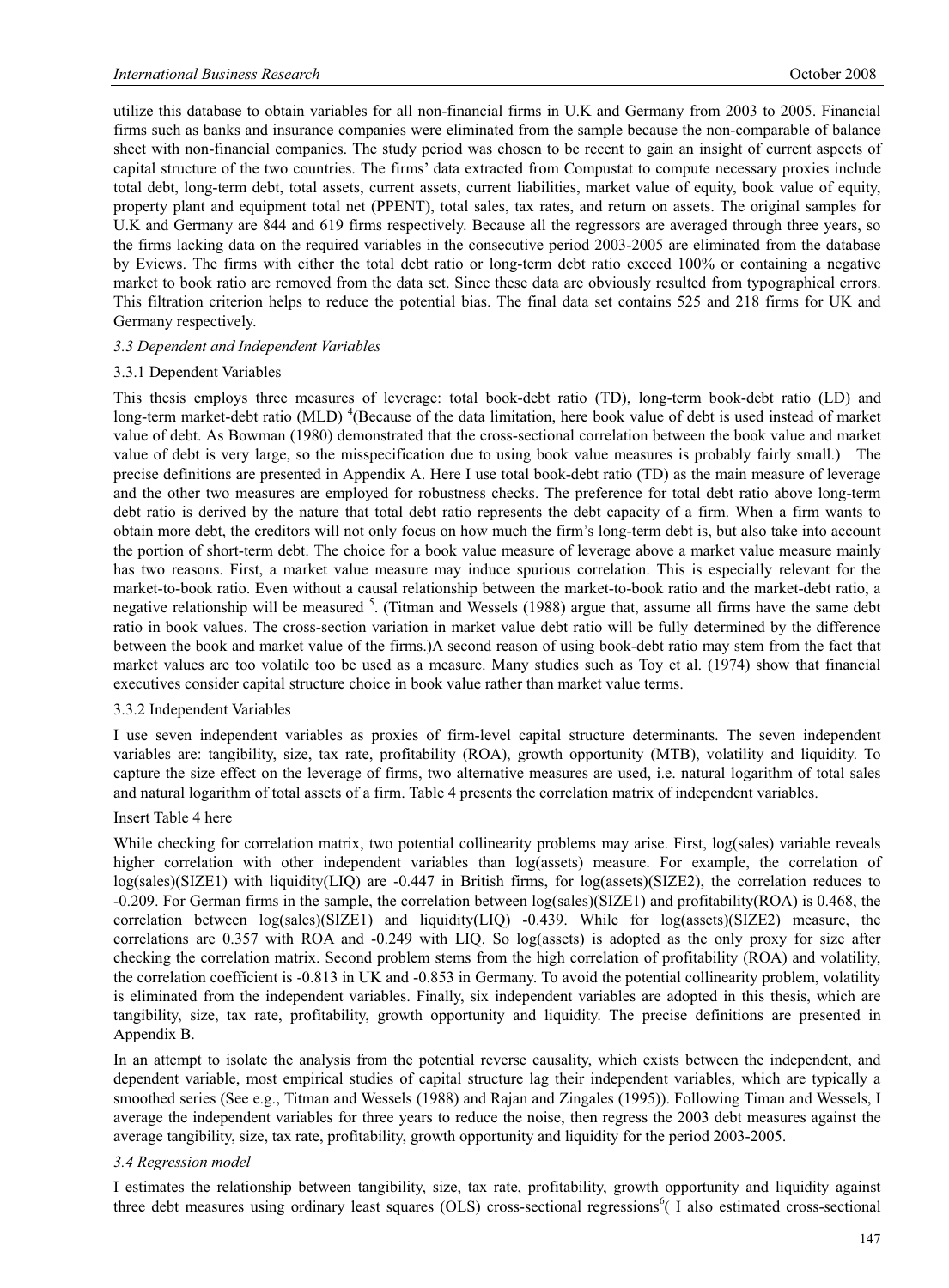regressions using censored Tobit analysis adopted by Rajan and Zingales (1995). However, as they do, the OLS and Tobit results are found to be very similar. Therefore, I report the results based on OLS regression for simplicity.)The estimated regression model is specified in Equation (1):

Leverage [Firm i] =  $\beta_0 + \beta_1$  TANG<sub>i</sub> + $\beta_2$  TAX<sub>i</sub> + $\beta_3$  SIZE<sub>i</sub> +  $\beta_4$  ROA<sub>i</sub>+ $\beta_5$  MTB<sub>i</sub> +  $\beta_6$  LIQ<sub>i</sub> + $\varepsilon_i$  (1) where:

Dependent variables are the three measures of debt in 2003. Independent variables are three years averages (2003-2005) of the corresponding variables.

Leverage [Firm i] is the average level of leverage of firm i in the country in 2005. Three measures are used: total book-debt ratio, long-term book-debt ratio, and long-term market-debt ratio. Total book-debt ratio is defined as total debt over book value of total assets; long-term book debt ratio is long-debt over book value of total assets; long-term market debt ratio is long-term debt over market value of assets (calculated as book value of assets less book value of equity plus market value of equity).

TANGi is shorthand term for tangibility defined by the book value of property, plants and equipment total net (PPENT) scaled by total assets of firm i, and averaged through 2003-2005.

TAXi is the average effective tax rate for firm i in the period 2003-2005.

SIZEi represents size of firm i, proxies by natural logarithm of total assets and averaged through 2003-2005.

ROAi is the shorthand term for return on assets, calculated by earnings before interest and tax divided by total assets. We use it as a proxy of profitability and average through the study period.

MTBi is growth opportunities of the firm i in study period, proxies by market value of equity over book value of equity and average from 2003 to 2005.

LIQi represents liquidity. It is calculated as the current assets divided by current liabilities of firm i and averaged through 2003-2005.This ratio serves as an indicator of firm's ability to pay short-term obligations.

# **4. Empirical results and interpretations**

# *4.1 Summary Statistics*

As we have mentioned above, in Germany, large banks and inter-corporate shareholdings are widespread. Companies raise most of their external finance from banks that have close relationships with them. While in UK, the evolution of a banking sector that lacks integration with industrial strategy at either the macro or micro level, leads to a high level of dependence of UK firms on equity markets to finance expansion. (Hutton (1996); Charka (1994)). So we expect that German firms will issue more debt than British firms on average. This expectation is confirmed from the leverage ratios in the sample firms.

# Insert Table 5 here

Descriptive statistics (Table 5) shows that, in the sample firms, on average German firms have higher debt (total-book, long-term book and long-term market debt) ratios (23.84%, 13.03% and 11.61%) than British firms (16.78%, 10.51% and 8.74%). The relatively higher debt ratios in German confirm the view that German firms tend to borrow more than British firms because of the easier access to debt finance. The lower debt ratios in the UK emphasize the relative importance of equity finance where share ownership is widely dispersed.

## Insert Table 6 here

As table 6 shown, three measures of leverage are highly correlated with each other. In UK, the correlation is 0.802 between book total and long-term debt ratios (TD and LD), 0.921 between book and market long-term debt ratios (LD and MLD). In Germany, the correlation is 0.762 between book total and long-term debt ratios (TD and LD), 0.944 between book and market long-term debt ratios (LD and MLD). As these debt measures are highly correlated, for simplicity, the interpretation of regression results will mainly base on total debt ratio.

Among the explanatory variables, the correlations are at reasonable levels (under 0.40), which indicate that there will not be serious multicollinearity problems.

# *4.2 Cross-sectional Regressions*

# Insert Table 7 here

As table 7 shown, among the independent variables, tangibility and liquidity are the only two variables that have the expected and consistent signs both in UK and Germany. Other variables, such as tax, size, market-to-book ratios and profitability show different effects across the two countries, which indicates that institutional differences may play an important role in capital structure determinants. In the paragraphs below we discuss the role of firm-level capital structure determinants in detail.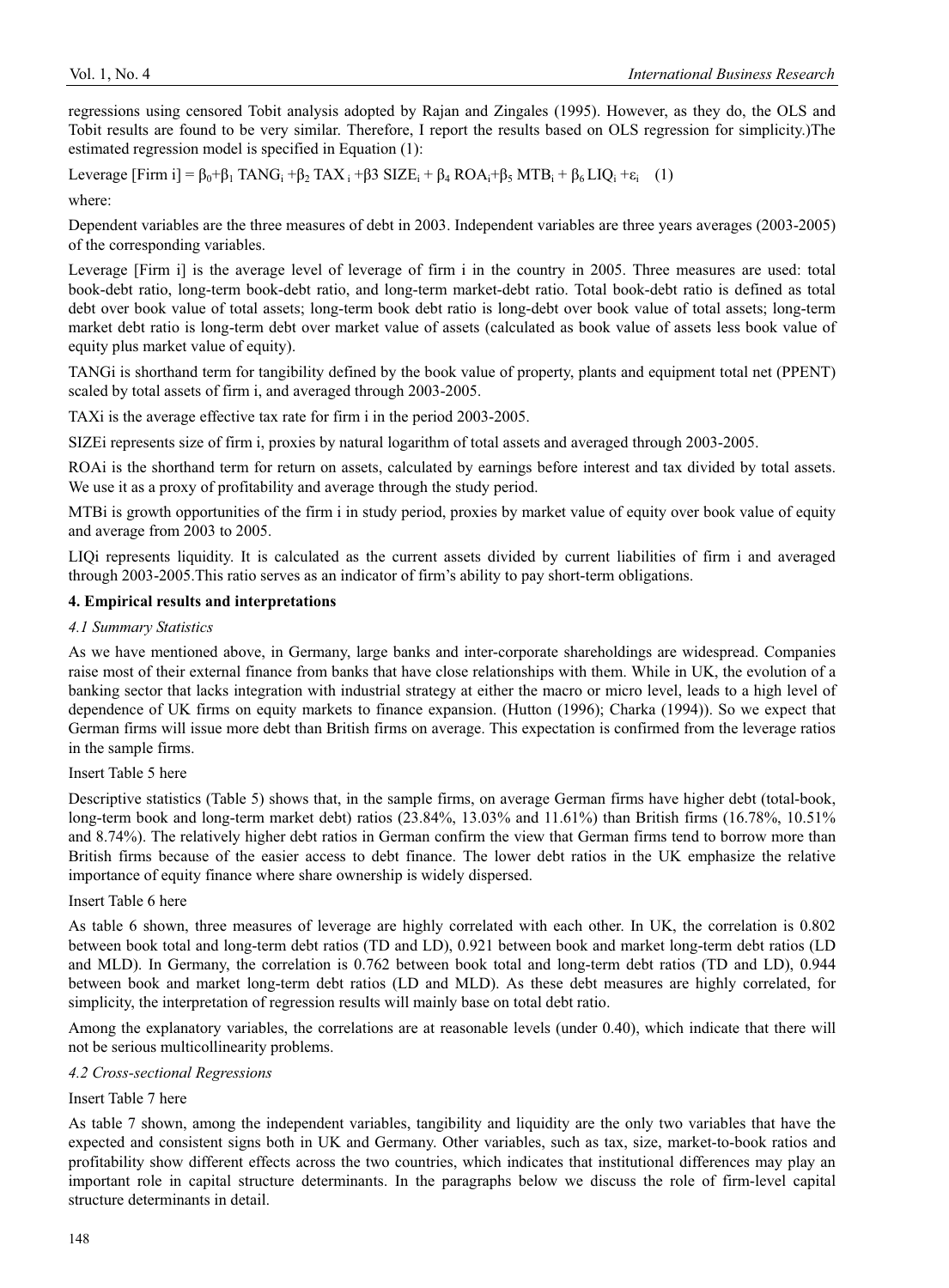# 4.2.1 Tangibility

The coefficients of tangibility variable are both positive and significant at in UK and Germany. This positive relation is consistent with the theoretical predictions. As Jensen and Meckling (1976) point out that, the agency cost of debt exits as the firm may shift to riskier investment after the issuance of debt, and transfer wealth from creditors to shareholders to exploit the option nature of equity. If a firm's tangible assets are high, then these assets can be used as collateral, mitigating the lender's risk of suffering such agency costs of debt. Hence, a high fraction of tangible assets is expected to be associated with high leverage, and also the value of tangible assets should be higher than intangible ones in case of bankruptcy. Besides, Williamson (1988) and Harris and Raviv (1990) suggest leverage should increase with liquidation value and both papers also predict that leverage is positively correlated with tangibility, which is now once more confirmed by this study.

# 4.2.2 Effective tax rate

In the previous section we argue that, under the premise of sufficient taxable income, effective tax rate is expected to be positively associated with the level of debt. Thus firms with higher taxable income ought to have more debt to benefit from tax-shield gain. On the other hands, higher effective tax rate also reduce internal funds and increase the cost of capital. Hence a negative relationship between effective tax rate and level of debt is expected. Some studies also find no significant relation between effective tax rate and leverage ratio. Since the theoretical predictions are mixed, the sign of correlation might vary, depending on which of the (sometimes contradicting) effects seems to be dominant.

In our sample, the estimated coefficient of effective tax rate is significantly negative in UK and positive while insignificant in Germany. These distinctive effects of tax rate may stem from the differences in the debt financing related cost (e.g., agency and bankruptcy costs) between the two countries. Since British firms have arm length relationship with the lenders, information asymmetry problems are likely to be more severe than German firms. If the debt financing related costs prevailed over the tax benefits of debt financing, a negative effect of tax rate may be found.

# 4.2.3 Size

In our regression, this variable also creates inconsistent results across the two countries. In UK, the coefficient of SIZE is 1.83 and significant at 1% level, implying that the borrowing capacity of firm is positively correlated to the size of the firm. This result is consistent with the theoretical expectations. Since larger firms are not only more diversified and have more stable cash flow, but size can also be interpreted as a reversed proxy for bankruptcy cost. Rajan and Zingales (1995) suggest that larger firms are less likely to bankrupt; therefore, size would be positively correlated with debt.

While for German firms, the coefficient between size and leverage is negative and highly insignificant with a p-value of 0.96, which means that the null hypothesis that the coefficient equals to zero cannot be rejected with the probability 96%. Although the coefficient is insignificant, it requires some explanation since it contradicts the theories about size and capital structure. Rajan and Zingales (1995) also find that the coefficient on size has a different effect in Germany than in the other G-7 countries.

A tentative explanation may base on the concentrated ownership structure in German firms and the inter-corporate share holdings with banks. As debt serves to discipline managers' behavior (Jensen and Meckling (1976)), larger firms ought to issue more debt to mitigate the conflicts between managers and shareholders. Since size proxies the relative dilution of control, smaller firms are more subject to shareholder intervention in the case of mismanagement because a reasonably small group of shareholders can gain a controlling interest in the firms. However, this argument may not hold for German firms. Roe (1993) examines corporate governance in Germany, Japan and the United States and argue than large German firms are much like small U.S. firms. Since German banks control large shares of firms, even the largest German companies. For instance, the three largest German banks control 60.64 percent shares of the largest German firm, Siemens; the second largest, Daimler-Benz, is 41.80 percent controlled by Deutsche Bank (Roe (1993)). Hence, in Germany, the concentrated ownership and close relationship with banks force management to act in the shareholders' interests. Thus, the discipline role of debt is of less importance in Germany. The above argument suggests that the centralized firm control in Germany is responsible for the insignificant effect of size on leverage.

## 4.2.4 Growth Opportunities

Contrary to the theoretical predictions and majority of empirical evidence, market-to-book ratio is found to have a significantly positive correlation with leverage ratios in Germany. The estimated coefficient in British firms is negative while insignificant at conventional level. (Although the coefficient for long-term market leverage is significant at 10% level, it may due to the spurious correlation induced by market value).

In Myer's (1977) model, existing debt provokes a conflict interest between debtholders and equityholders. This conflict causes the firm to pass through positive NPV projects. However, this explanation seems not apply to German firms in our sample where high growth firms tend to use more debt. Rajan and Zingales (1995) argue that firms with high market-to-book ratios suffer higher costs of financial distress, so leverage ratio should be negatively correlated with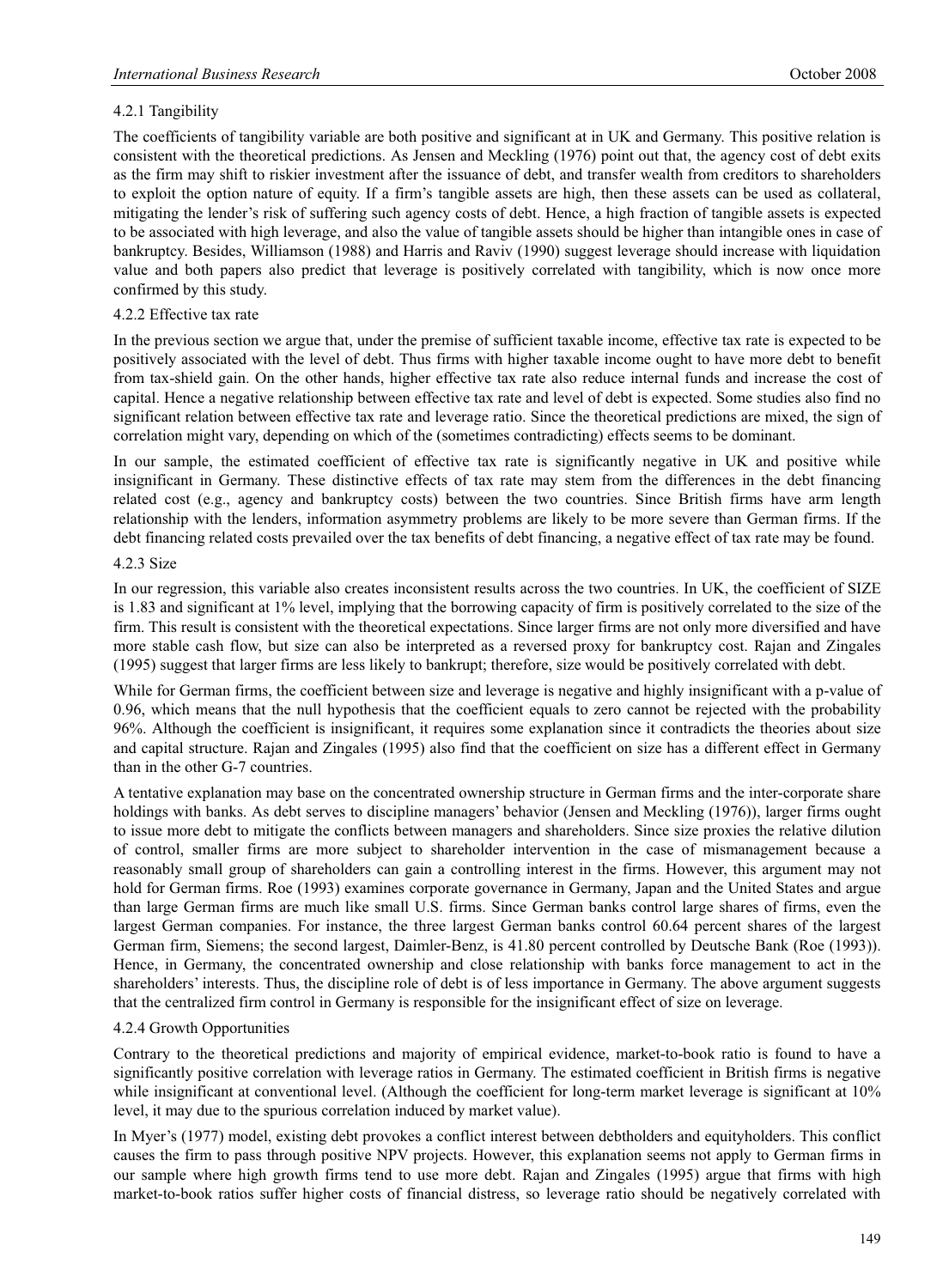growth opportunities. While we put forward a tentative argument that high growth firms in Germany may experience lower costs of financial distress. Because the lenders of German firms, especially the banks, are frequently present in the supervisory board, and this close relationship with management help the lenders to be better aware of the quality of the firm and investment opportunities as well. Hence this close relationship with lenders gives firms easier access to external borrowing and reduces the risk premium demanded by the lenders. Furthermore, in a bank-based system a special bank-firm relationship may exist even if the bank does not hold shares. This is the case in the German "Hausbank" context where a bank has a very close relationship with an enterprise leading to special lending behavior over the business cycle and in financial distress situations (Kremp et al(1999)). Thus, high growth firms in Germany are less subject to financing constraints from the banking sector, and the conflict between debt holders and equity holders in Myers's (1977) model doesn't apply. Instead, the positive and highly significant coefficient of the market-to-book ratio indicates that, German firms with growth opportunities generally hold more debt.

# 4.2.5 Profitability

Results in Table 7 reveal a significant negative relationship between profitability and leverage in Germany. This is consistent with pecking order theory, which argues that firms prefer internal funds to finance their investments before raising external debt capital. This argument is based on the view that higher profitability increases internal funds and hence reduces the need for external finance. By implication our results are inconsistent with agency-based theoretical models where debt is used as a discipline device to ensure that managers pay out profits rather than build their empires (Myer's (1977)), and then for firms with free cash flow, or high profitability, high debt can restrain management discretion (Jensen (1986)).

The relationship between profitability and leverage is also negative UK, but it is not significant at 10% level. A possible explanation may lies in the effects of widely dispersed ownership structure. Because of the much wider distribution of share ownership, information asymmetry problem is expected to be more severe in UK than Germany. British firms may be required to distribute more dividends, which, in turn, reduces the importance of profitability when considering corporate financing decisions.

## 4.2.6 Liquidity

This is one variable creating strong consistency across the two countries in our sample. Liquidity is significantly negatively related to leverage ratios for both German firms and British firms in our sample. This inverse relationship between liquidity and leverage confirms our expectation that firms with high liquidity tend to avoid raising external loan capital. Thus reduces the leverage ratio of firms.

## **5. Conclusion**

In this study I conduct a cross-country comparison of capital structure and its determinants between UK and Germany to test alternative theories of capital structure within different institution traditions. The purpose of this study is to bring into focus the possible effect of institution differences on capital structure choice and its firm-level determinants.

Empirical evidence shows that on average German firms have more debt than British firms; among the explanatory variables, some variables, such as tangibility and liquidity, have the expected sign and are consistent across the two country. While other variables, such as tax rate, size, profitability and market-to-book ratio, show different effects in UK and Germany. This result indicates that institutional differences may be significant determinants of capital structure. These findings also indicate that institutional differences contribute to the variation in capital structure choice and the effects of determinants. While the explanations of causes of cross-country differences are tentative, further research and evidence is required to verify which institution effect produce the observed correlations.

## **References**

Alan A. Bevan & Jo Danbolt. (2000). "Capital structure and its determinants in the United Kingdom: a decompositional analysis", Working Paper University of Glasgow.

Bancel, F. & Mittoo, U. (2002). "The determinants of capital structure choice: A survey of European firms", Working paper series, SSRN.

De Jong, A. & Van Dijk, R. (2002). "Determinants of leverage and agency problems", Research Paper, Tilburg University.

Harris, M., & Raviv, A. (1991). "The theory of capital structure", *Journal of Finance* 46, 297-355.

Hovakimian, A., Opler, T. & Titman, S. (2001). "The debt-equity choice", *Journal of Financial and Quantitative Analysis* 36, 1-24.

Kim, Y., & Sorensen, E. (1986). "Evidence on the impact of the agency costs of debt in corporate debt policy", *Journal of Financial and Quantitative Analysis* 21, 131-144.

MacKie-Mason, J. (1990). "Do taxes effect corporate financing decision?" *Journal of Finance* 45, pp. 1471-1495.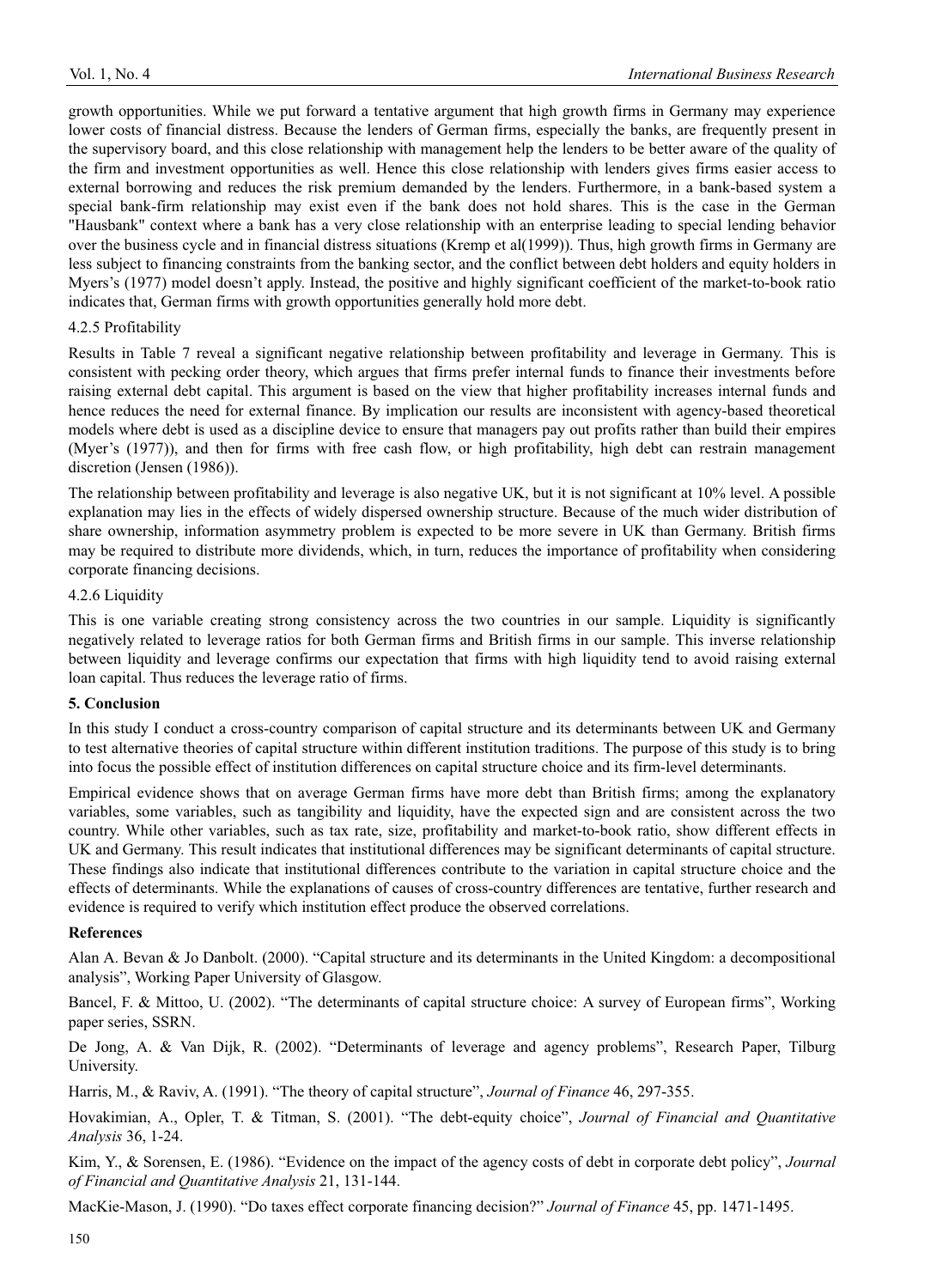Myers, S. (1984). "The capital structure puzzle", Journal of Finance 39, 575-592.

Rajan, R.G. & L. Zingales. (1995). "What do we know about capital structure? Some evidence from international data", *Journal of Finance* 50, 1421-1460.

Roe, M. J. (1993). "Some differences in corporate structure in Germany, Japan and the United States", *Law Journal* 102, 1927-2003.

Titman, S. & R. Wessels. (1988). "The determinants of capital structure choice", *Journal of Finance* 43, 1-19.

#### **APPENDIX A: Dependent Variable Definitions**

TD Total book-debt ratio, calculated as total debt (DT) divided by book value of total assets (AT) TL =  $DT / AT$ (Equation A1)

LD Long-term book-debt ratio, the ratio of total long-term debt (DLTT) to book value of total

assets  $(AT)$   $LD = DLTT / AT$   $(Equation A2)$ 

MLD Long-term market-debt ratio, the ratio of total long-term debt (DLTT) to market value of total

assets (book value of assets (AT) less book value of equity (SEQ) plus market value of equity (MKVAL)) MLD  $=$  DLTT  $/(AT - SEQ + MKVAL)$  (Equation A3)

| <b>APPENDIX B: Independent Variable Definition</b> |  |
|----------------------------------------------------|--|
|----------------------------------------------------|--|

| Tangibility        | The ratio of book value of property, plants and equipment total  |      |  |  |  |  |  |  |
|--------------------|------------------------------------------------------------------|------|--|--|--|--|--|--|
| (TANG)             | net (PPENT) to book value of total assets (AT). (Equation B1)    |      |  |  |  |  |  |  |
|                    | $TANG = PPENT / AT$                                              | (B1) |  |  |  |  |  |  |
| Effective tax rate | The ratio of income taxes $-$ total (TXT) to taxable income      |      |  |  |  |  |  |  |
| (TAX)              | (pretax income (PI) less appropriations to untaxed reserves      |      |  |  |  |  |  |  |
|                    | (AUTXR)). (Equation B2)                                          |      |  |  |  |  |  |  |
|                    | $TAX= TXT / (PI - AUTXR)$                                        | (B2) |  |  |  |  |  |  |
| Size (SIZE)        | The natural logarithm of total assets (AT). (Equation B3)        |      |  |  |  |  |  |  |
|                    | $SIZE = Log (AT)$                                                | (B3) |  |  |  |  |  |  |
| Market-to-book     | The ratio of market value of equity (MKVAL) to book value of     |      |  |  |  |  |  |  |
| ratio(MTB)         | equity (SEQ). (Equation B4)                                      |      |  |  |  |  |  |  |
|                    | $MTB = MKVAL$ / SEQ                                              | (B4) |  |  |  |  |  |  |
| Profitability      | The ratio of earnings before interests and taxes (EBIT) to total |      |  |  |  |  |  |  |
| (ROA)              | assets $(AT)$ . (Equation B5)                                    |      |  |  |  |  |  |  |
|                    | $ROA = EBIT / AT$                                                | (B5) |  |  |  |  |  |  |
| Liquidity          | The ratio of current assets (AC) to current liabilities (LC).    |      |  |  |  |  |  |  |
| (LIQ)              | (Equation B6)                                                    |      |  |  |  |  |  |  |
| $LIQ = AC/ LC$     |                                                                  | (B6) |  |  |  |  |  |  |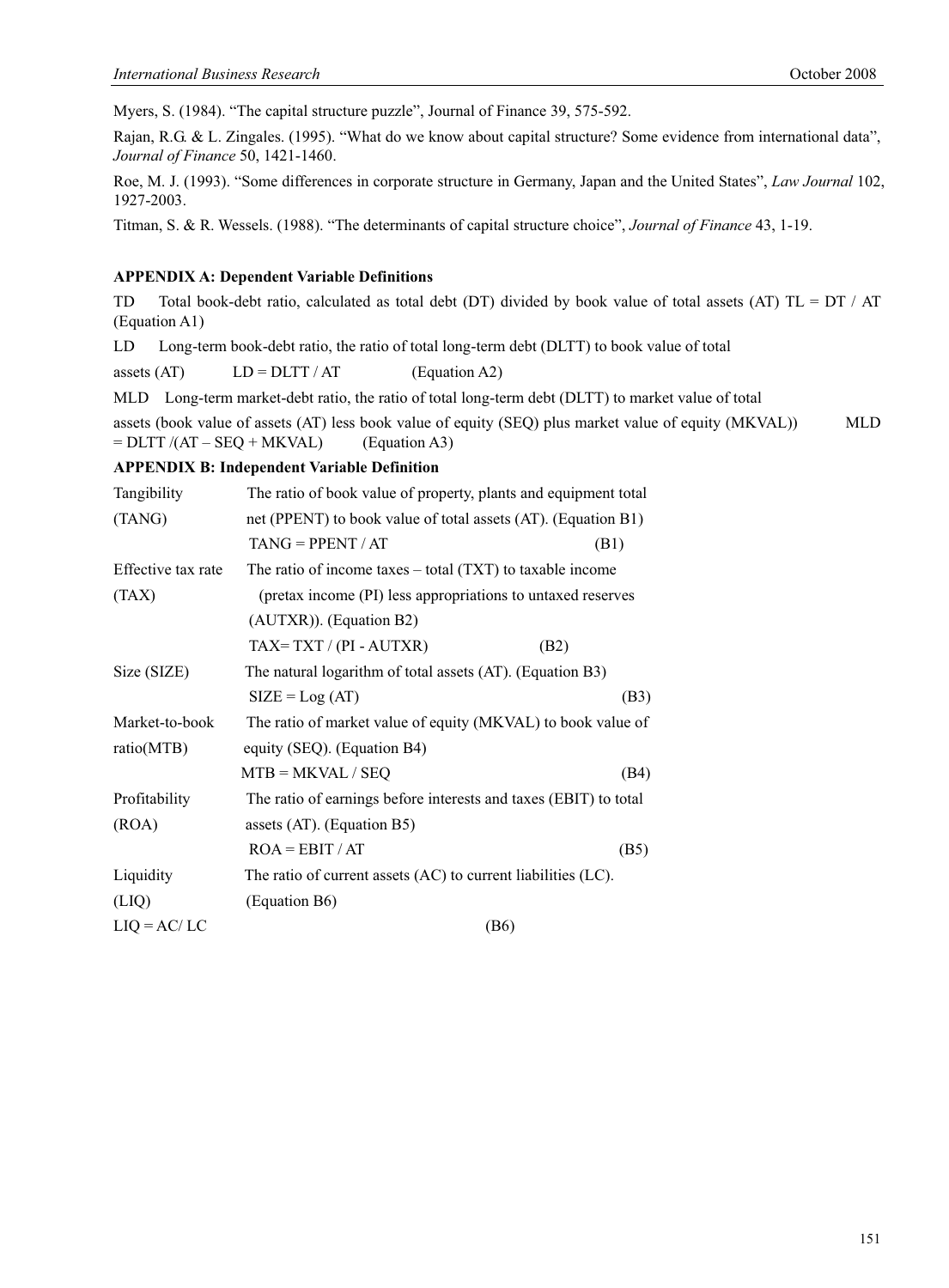|                                     | UK.                         | Germany                          |
|-------------------------------------|-----------------------------|----------------------------------|
| Main procedure                      | Administrative receivership | Insolvenzordnung (the 1999 code) |
|                                     |                             |                                  |
| Bankruptcy trigger                  | Default (covenant breach)   | Cessation of payments or         |
|                                     |                             | over-borrowing                   |
| Control rights                      | Secured creditor            | Creditors under court            |
|                                     |                             | supervision (secured creditors)  |
|                                     |                             | have more power)                 |
| Automatic stay                      | None                        | 3 months                         |
| Super-priority                      | None                        | Creditors' approval required     |
| financing                           |                             |                                  |
| Dilution of secured claim           | None                        | Limited                          |
|                                     |                             |                                  |
| <b>LLSV</b> creditors score         | $\overline{4}$              | 3                                |
| $(max=4)$                           |                             |                                  |
| Source: Davydenko and Franks (2004) |                             |                                  |

Table 1. Bankruptcy procedures in UK and Germany

This table lists principal bankruptcy procedures in UK and Germany and compares the main characteristics. Creditor protection scores estimated by La Porta, Lopez-de-Silanes, Sheifer and Vishny (1998) are reported in the bottom row.

Table 2. Banking sector and stock market indicators of UK and Germany (2003)

| Countries | <b>GDP</b><br>(current \$) | Bank<br>Credit | Listed companies | Market<br>Capitalization | Market<br>Liquidity | Turnover<br>Ratio |
|-----------|----------------------------|----------------|------------------|--------------------------|---------------------|-------------------|
|           | \$-billion                 | $%$ of GDP     |                  | $%$ of GDP               | $%$ of GDP          |                   |
| U.K       | 1566                       | 145            | 1701             | 119                      | 174                 | 135               |
| Germany   | 1984                       | 145            | 715              | 35                       | 62                  | 141               |

Bank credit is domestic credit provided by the banking sector includes all credit to various sectors on a gross basis, with the exception of credit to the central government. It is used to measure the growth of banking system because it reflects the extent to which savings are financial. Market capitalization (also known as market value): measure the development of stock market, calculated as share price times the number of shares outstanding. Market liquidity is the total value traded divided by GDP. Turnover ratio is the total value of shares traded during the period divided by the average market capitalization for the period. It is another measure of liquidity, and high turnover indicates low transaction costs. Average market capitalization is calculated as the average of the end-of-period values for the current period and the previous period. Listed companies are the domestically incorporated companies listed on the country's stock exchanges at the end of the year. This indicator does not include investment companies, mutual funds, or other collective investment vehicles.

Source: World Development Indicators 2004, World Bank.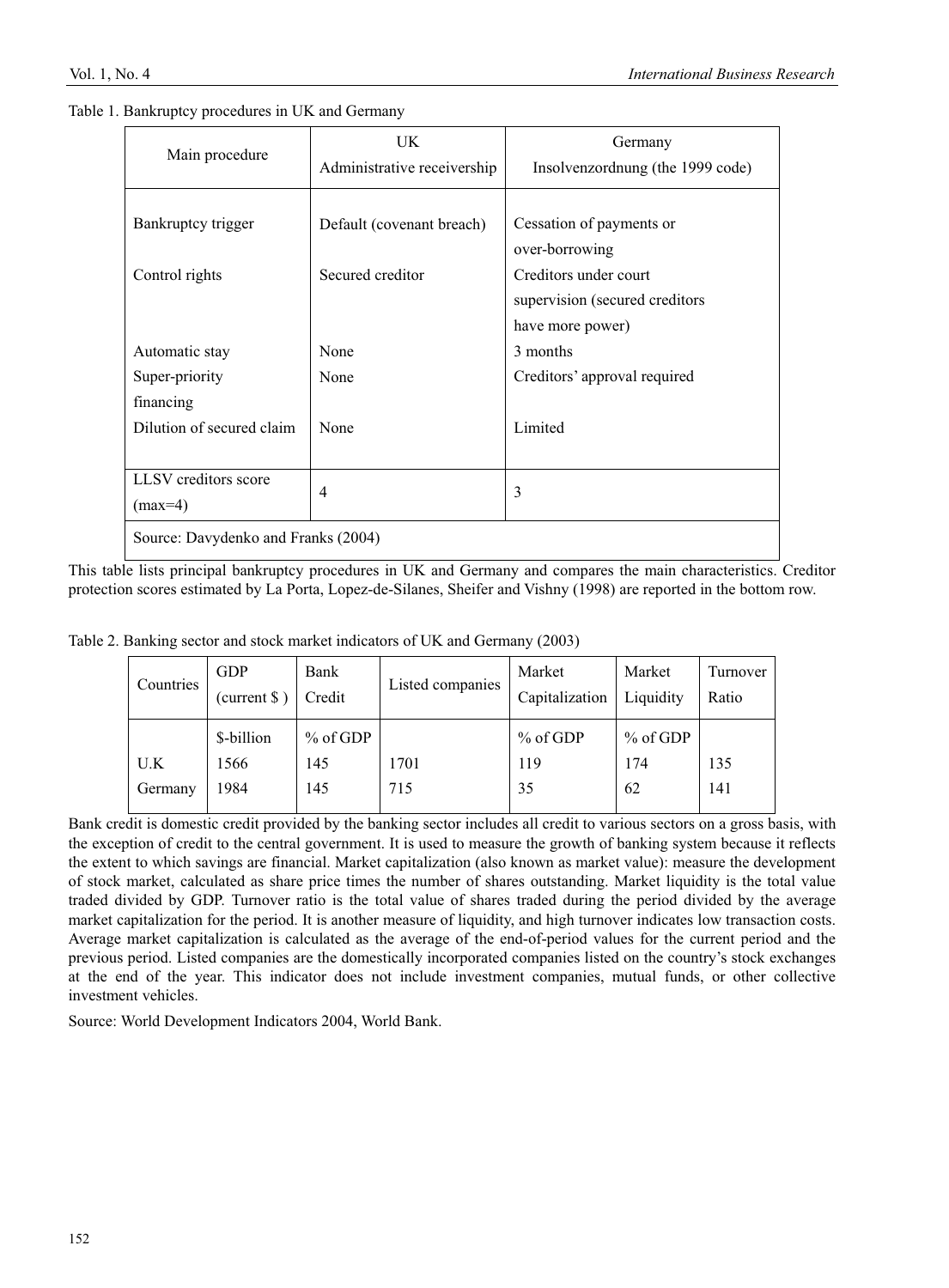| Table 3. Summaries of determinants of capital structure, definitions and theoretical predicted signs |  |  |  |  |
|------------------------------------------------------------------------------------------------------|--|--|--|--|
|------------------------------------------------------------------------------------------------------|--|--|--|--|

| Proxy<br>(Abbreviation)                                                                                                                         | Definitions                                                                                                                                                                                                                                                                                                                              | Predicted<br>Signs                 |
|-------------------------------------------------------------------------------------------------------------------------------------------------|------------------------------------------------------------------------------------------------------------------------------------------------------------------------------------------------------------------------------------------------------------------------------------------------------------------------------------------|------------------------------------|
| Tangibility (TANG)<br>Tax $(TAX)$<br>Size (SIZE)<br>Profitability (ROA)<br>Growth<br>opportunities (MTB)<br>Volatility (VOL)<br>Liquidity (LIQ) | Book value of plants and equipment -total net (PPENT)<br>scaled by total assets.<br>Effective tax rate<br>Natural logarithm of total sales<br>Earnings before interest and tax divided by total assets<br>Market value of assets over book value of assets<br>Standard deviation of ROA<br>Current assets divided by current liabilities | $^{+}$<br>$+/-$<br>$^{+}$<br>$+/-$ |
| Note:                                                                                                                                           | "+" means that leverage increases with the factor.                                                                                                                                                                                                                                                                                       |                                    |
|                                                                                                                                                 | "-" means that leverage decreases with the factor.                                                                                                                                                                                                                                                                                       |                                    |
|                                                                                                                                                 | "+/-"means that both positive and negative relations between leverage and the factor are possible.                                                                                                                                                                                                                                       |                                    |

|       |  |  |  | Table 4. Correlation matrix of dependent and independent variables (include volatility variable and both measures of |  |  |  |
|-------|--|--|--|----------------------------------------------------------------------------------------------------------------------|--|--|--|
| size) |  |  |  |                                                                                                                      |  |  |  |

| <b>UK</b>   | TD       | LD       | MLD        | <b>TANG</b> | SIZE1    | SIZE2    | <b>TAX</b> | <b>MTB</b> | <b>ROA</b> | LIQ   | <b>VOL</b> |
|-------------|----------|----------|------------|-------------|----------|----------|------------|------------|------------|-------|------------|
| TD          | 1.000    |          |            |             |          |          |            |            |            |       |            |
| LD          | 0.800    | 1.000    |            |             |          |          |            |            |            |       |            |
| <b>MLD</b>  | 0.732    | 0.920    | 1.000      |             |          |          |            |            |            |       |            |
| <b>TANG</b> | 0.251    | 0.300    | 0.374      | 1.000       |          |          |            |            |            |       |            |
| SIZE1       | 0.147    | 0.182    | 0.171      | 0.063       | 1.000    |          |            |            |            |       |            |
| SIZE2       | 0.184    | 0.310    | 0.297      | 0.201       | 0.791    | 1.000    |            |            |            |       |            |
| <b>TAX</b>  | $-0.066$ | 0.017    | $-0.006$   | $-0.052$    | 0.315    | 0.230    | 1.000      |            |            |       |            |
| <b>MTB</b>  | $-0.074$ | $-0.029$ | $-0.148$   | $-0.222$    | $-0.081$ | $-0.085$ | $-0.006$   | 1.000      |            |       |            |
| <b>ROA</b>  | 0.014    | 0.076    | 0.071      | 0.183       | 0.358    | 0.176    | 0.375      | 0.015      | 1.000      |       |            |
| LIQ         | $-0.263$ | $-0.197$ | $-0.195$   | $-0.254$    | $-0.447$ | $-0.209$ | $-0.162$   | 0.018      | $-0.197$   | 1.000 |            |
| <b>VOL</b>  | $-0.020$ | $-0.081$ | $-0.116$   | $-0.181$    | $-0.199$ | $-0.140$ | $-0.245$   | 0.003      | $-0.813$   | 0.065 | 1.000      |
| Germany     | TD       | LD       | <b>MLD</b> | <b>TANG</b> | SIZE1    | SIZE2    | <b>TAX</b> | <b>MTB</b> | <b>ROA</b> | LIQ   | <b>VOL</b> |
| TD          | 1.000    |          |            |             |          |          |            |            |            |       |            |
| LD          | 0.762    | 1.000    |            |             |          |          |            |            |            |       |            |
| <b>MLD</b>  | 0.720    | 0.942    | 1.000      |             |          |          |            |            |            |       |            |
| <b>TANG</b> | 0.430    | 0.523    | 0.589      | 1.000       |          |          |            |            |            |       |            |
| SIZE1       | 0.204    | 0.112    | 0.129      | 0.251       | 1.000    |          |            |            |            |       |            |
| SIZE2       | 0.157    | 0.141    | 0.169      | 0.242       | 0.862    | 1.000    |            |            |            |       |            |
| <b>TAX</b>  | 0.099    | 0.032    | $-0.014$   | 0.059       | 0.185    | 0.102    | 1.000      |            |            |       |            |
| <b>MTB</b>  | 0.147    | 0.133    | 0.006      | $-0.019$    | 0.019    | $-0.055$ | 0.116      | 1.000      |            |       |            |
| <b>ROA</b>  | 0.059    | 0.022    | 0.061      | 0.339       | 0.468    | 0.357    | 0.334      | 0.089      | 1.000      |       |            |
| LIQ         | $-0.454$ | $-0.327$ | $-0.314$   | $-0.302$    | $-0.439$ | $-0.249$ | $-0.041$   | $-0.065$   | $-0.061$   | 1.000 |            |
| <b>VOL</b>  | $-0.102$ | $-0.078$ | $-0.109$   | $-0.339$    | $-0.370$ | $-0.328$ | $-0.284$   | $-0.014$   | $-0.853$   | 0.007 | 1.000      |

Total book-debt ratio (TD) is defined as the total debt divided by total assets. Long-term book-debt ratio (LD) is defined as the total long-term debt divided by total assets. Long-term market-debt ratio (MLD) is the ratio of long-term debt to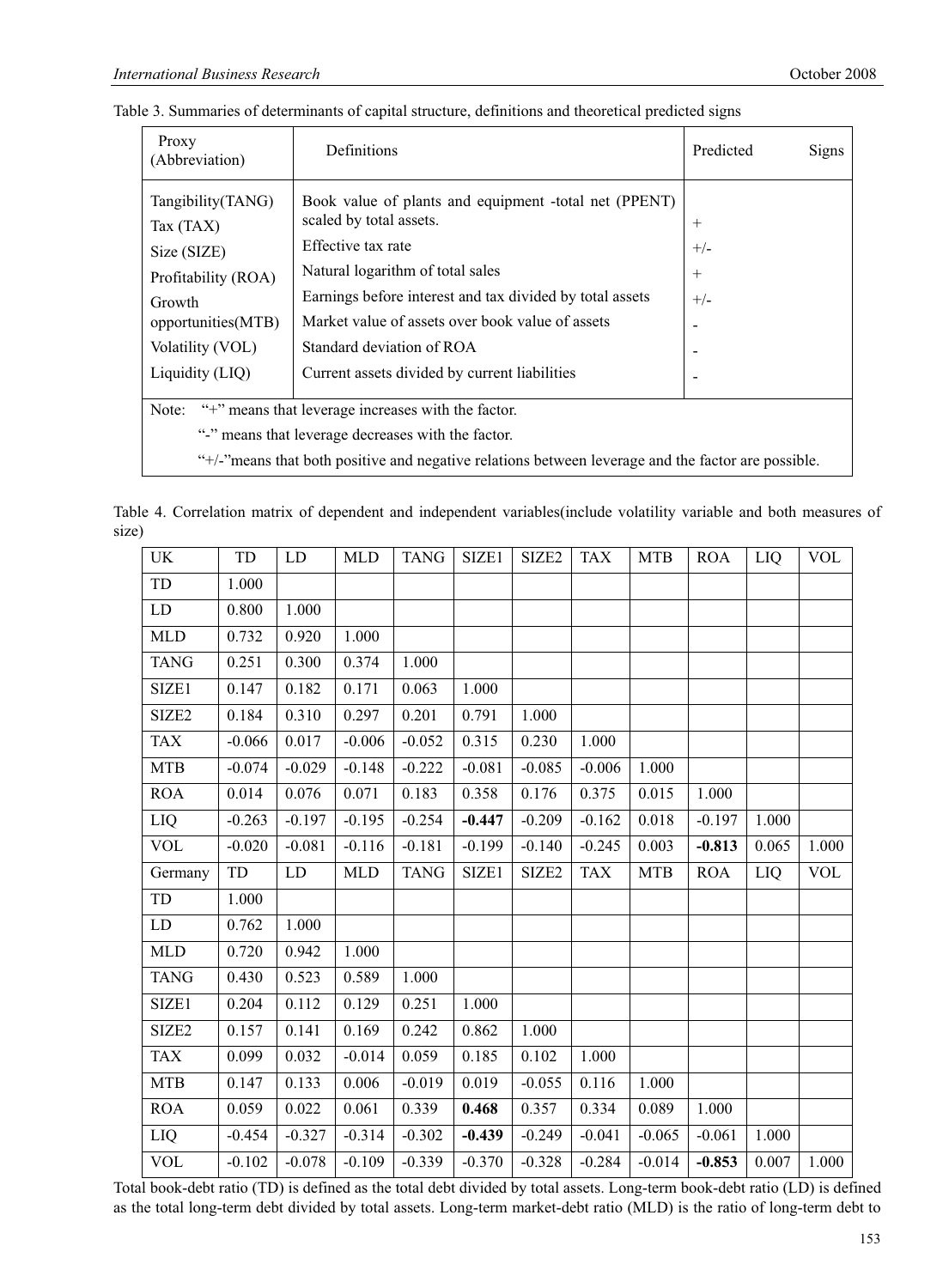market value of total assets(calculated as book value of assets less book value of equity plus market value of equity). Tangibility (TANG) is calculated as property plant and equipment total net divided by total assets. Here we employ two measures of size. SIZE1 is the nature logarithm of total sales and SIZE2 is the nature logarithm of total assets. Effective tax rate (TAX) is the ratio of total tax charge to total taxable income. Market-to-book ratio (MTB) is market value of equity over book value of equity. Return on assets (ROA) is defined as earnings before interests and tax divided by total assets. Liquidity (LIQ) is the ratio of current assets to current liabilities. Volatility (VOL) is the standard deviation of ROA.

| UK      | TD    | LD    | <b>MLD</b> | <b>TANG</b> | <b>SIZE</b> | <b>TAX</b> | <b>MTB</b> | <b>ROA</b> | LIQ   |
|---------|-------|-------|------------|-------------|-------------|------------|------------|------------|-------|
| Mean    | 16.78 | 10.51 | 8.74       | 31.51       | 4.28        | 21.00      | 2.25       | $-2.69$    | 2.13  |
| Median  | 13.60 | 4.83  | 3.72       | 26.56       | 4.31        | 24.57      | 1.44       | 2.59       | 1.44  |
| Std.Dev | 15.75 | 12.79 | 11.31      | 24.42       | 1.25        | 20.41      | 2.53       | 17.08      | 2.53  |
| Minimum | 0.00  | 0.00  | 0.00       | 1.03        | 0.66        | $-71.91$   | 0.19       | $-112.8$   | 0.25  |
| Maximum | 95.63 | 62.40 | 76.20      | 98.56       | 6.80        | 90.79      | 22.25      | 24.40      | 21.93 |

Table 5. Descriptive statistics of dependent and independent variables for UK and Germany

| Germany | TD             | LD    | <b>MLD</b> | <b>TANG</b> | <b>SIZE</b> | <b>TAX</b> | <b>MTB</b> | <b>ROA</b> | LIQ   |
|---------|----------------|-------|------------|-------------|-------------|------------|------------|------------|-------|
| Mean    | 23.87          | 13.03 | 11.61      | 24.41       | 4.68        | 24.41      | 2.18       | $-4.71$    | 2.87  |
| Median  | 23.04          | 9.82  | 7.91       | 21.30       | 4.65        | 29.55      | 1.54       | 0.90       | 1.95  |
| Std.Dev | 17.73          | 12.82 | 11.98      | 18.71       | 1.03        | 27.35      | 2.96       | 14.65      | 2.93  |
| Minimum | $0.00^{\circ}$ | 0.00  | 0.00       | 0.41        | 2.36        | $-84.75$   | 0.13       | $-71.26$   | 0.19  |
| Maximum | 83.70          | 54.65 | 57.99      | 91.13       | 6.81        | 91.46      | 33.23      | 21.93      | 24.04 |

Total book-debt ratio (TD) is defined as the total debt divided by total assets. Long-term book-debt ratio (LD) is defined as the total long-term debt divided by total assets. Long-term market-debt ratio (MLD) is the ratio of long-term debt to market value of total assets (calculated as book value of assets less book value of equity plus market value of equity). Tangibility (TANG) is calculated as property plant and equipment total net divided by total assets. We define size(SIZE) as the nature logarithm of total assets. Effective tax rate (TAX) is the ratio of total tax charge to total taxable income. Market-to-book ratio (MTB) is market value of equity over book value of equity. Return on assets (ROA) is defined as earnings before interests and tax divided by total assets. Liquidity (LIQ) is the ratio of current assets to current liabilities. The number of observations (firms) is 525 for UK and 218 for Germany.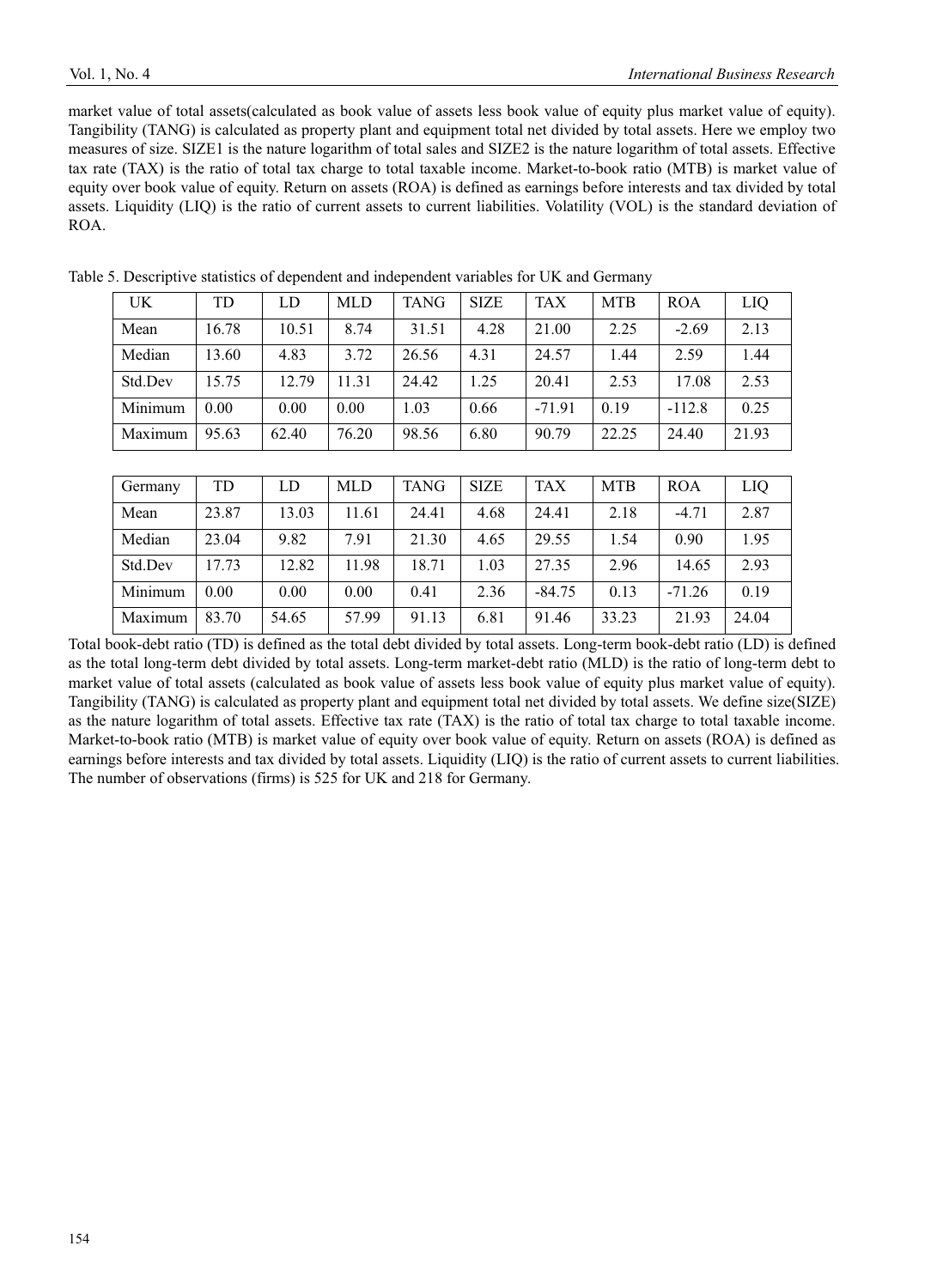| UK.         | TD       | LD       | <b>MLD</b> | <b>TANG</b> | <b>SIZE</b> | <b>TAX</b> | <b>MTB</b> | <b>ROA</b> | LIQ   |
|-------------|----------|----------|------------|-------------|-------------|------------|------------|------------|-------|
| TD          | 1.000    |          |            |             |             |            |            |            |       |
| LD          | 0.802    | 1.000    |            |             |             |            |            |            |       |
| <b>MLD</b>  | 0.734    | 0.921    | 1.000      |             |             |            |            |            |       |
| <b>TANG</b> | 0.249    | 0.294    | 0.372      | 1.000       |             |            |            |            |       |
| <b>SIZE</b> | 0.198    | 0.321    | 0.310      | 0.182       | 1.000       |            |            |            |       |
| <b>TAX</b>  | $-0.075$ | $-0.003$ | $-0.021$   | $-0.038$    | 0.211       | 1.000      |            |            |       |
| <b>MTB</b>  | $-0.080$ | $-0.039$ | $-0.157$   | $-0.222$    | $-0.097$    | $-0.006$   | 1.000      |            |       |
| <b>ROA</b>  | 0.022    | 0.079    | 0.077      | 0.191       | 0.193       | 0.378      | 0.004      | 1.000      |       |
| LIQ         | $-0.267$ | $-0.201$ | $-0.200$   | $-0.258$    | $-0.233$    | $-0.167$   | 0.026      | $-0.213$   | 1.000 |
|             |          |          |            |             |             |            |            |            |       |
| Germany     | TD       | LD       | <b>MLD</b> | <b>TANG</b> | <b>SIZE</b> | <b>TAX</b> | <b>MTB</b> | <b>ROA</b> | LIQ   |

Table 6. Correlation matrix of dependent and independent variables

| Germany     | TD       | LD       | <b>MLD</b> | <b>TANG</b> | <b>SIZE</b> | <b>TAX</b> | <b>MTB</b> | <b>ROA</b> | LIQ   |
|-------------|----------|----------|------------|-------------|-------------|------------|------------|------------|-------|
| TD          | 1.000    |          |            |             |             |            |            |            |       |
| LD          | 0.762    | 1.000    |            |             |             |            |            |            |       |
| <b>MLD</b>  | 0.721    | 0.944    | 1.000      |             |             |            |            |            |       |
| <b>TANG</b> | 0.428    | 0.530    | 0.593      | 1.000       |             |            |            |            |       |
| <b>SIZE</b> | 0.133    | 0.119    | 0.147      | 0.230       | 1.000       |            |            |            |       |
| <b>TAX</b>  | 0.093    | 0.043    | $-0.002$   | 0.076       | 0.136       | 1.000      |            |            |       |
| <b>MTB</b>  | 0.149    | 0.135    | 0.011      | $-0.015$    | $-0.074$    | 0.111      | 1.000      |            |       |
| <b>ROA</b>  | 0.063    | 0.030    | 0.069      | 0.342       | 0.368       | 0.338      | 0.070      | 1.000      |       |
| LIQ         | $-0.452$ | $-0.332$ | $-0.320$   | $-0.311$    | $-0.242$    | $-0.061$   | $-0.057$   | $-0.125$   | 1.000 |

Total book-debt ratio (TD) is defined as the total debt divided by total assets. Long-term book-debt ratio (LD) is defined as the total long-term debt divided by total assets. Long-term market-debt ratio (MLD) is the ratio of long-term debt to market value of total assets (calculated as book value of assets less book value of equity plus market value of equity). Tangibility (TANG) is calculated as property plant and equipment total net divided by total assets. We define size(SIZE) as the nature logarithm of total assets. Effective tax rate (TAX) is the ratio of total tax charge to total taxable income. Market-to-book ratio (MTB) is market value of equity over book value of equity. Return on assets (ROA) is defined as earnings before interests and tax divided by total assets. Liquidity (LIQ) is the ratio of current assets to current liabilities.

|  |  |  |  | Table 7. OLS analysis results on total book-debt ratio |
|--|--|--|--|--------------------------------------------------------|
|--|--|--|--|--------------------------------------------------------|

|                        | <b>UK</b>        | Germany           |
|------------------------|------------------|-------------------|
| Intercept              | 10.76 $(0.00)$   | 17.68 $(0.00)$    |
| <b>TANG</b>            | $0.11$ $(0.00)$  | (0.00)<br>0.34    |
| <b>SIZE</b>            | 1.83 $(0.00)$    | (0.96)<br>$-0.05$ |
| <b>TAX</b>             | $-0.10$ $(0.01)$ | $0.06$ $(0.16)$   |
| <b>MTB</b>             | $-0.15$ $(0.56)$ | 0.77<br>(0.03)    |
| <b>ROA</b>             | $-0.03$ $(0.41)$ | $-0.18$<br>(0.03) |
| LIQ                    | $-1.37$ (0.00)   | (0.00)<br>$-2.07$ |
| Number of observations | 525              | 218               |
| Adjusted R2            | 0.13             | 0.30              |

The dependent variable is total book-debt ratio (TD) which is total debt divided by book value of total assets in 2006. Tangibility (TANG) is calculated as property plant and equipment total net divided by total assets. We define size (SIZE) as the nature logarithm of total assets. Effective tax rate (TAX) is the ratio of total tax charge to total taxable income.